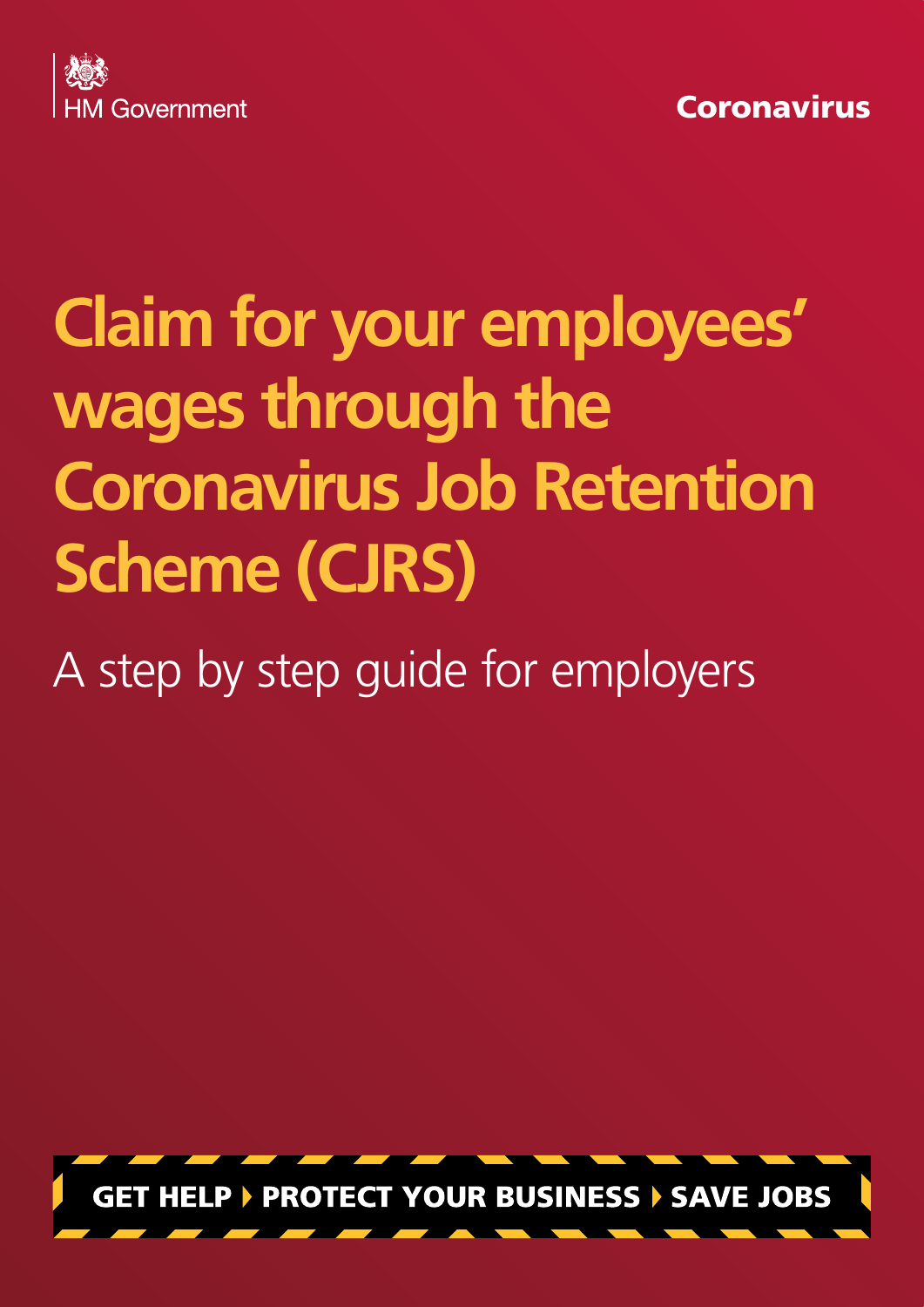# **This step by step guide will take you through five sections:**

Step 1: Essential information Step 2: Before you make your claim Step 3: Calculating your claim Step 4: Making a claim

Step 5: What to do next

# **General information about the scheme**

- To be eligible for CJRS an employer **must** agree with the employee that they are a 'furloughed worker'.
- Employees must be notified that they have been furloughed.
- Employees must be furloughed for a minimum of three weeks.
- The employee cannot do any work for the employer that has furloughed them.
- You can claim 80% of wages up to a maximum of £2,500 per month per furloughed employee.
- A separate claim is needed for each PAYE scheme.
- You can only claim for furloughed employees that were on your PAYE payroll on or before 19 March 2020.
- An RTI submission notifying payment in respect of that employee to HMRC must have been made on or before 19 March 2020.
- You must have a UK bank account.

For more information on the scheme and further eligibility requirements, visit **[guidance on GOV.UK](https://www.gov.uk/guidance/claim-for-wage-costs-through-the-coronavirus-job-retention-scheme)**

**Please support HMRC in keeping our lines open for those who need our help most. Do not call us unless you have an issue that cannot be resolved using our guidance or webchat facility.**

**If you are an employee please speak to your employer if you have any questions. We are not able to provide information on individual claims.**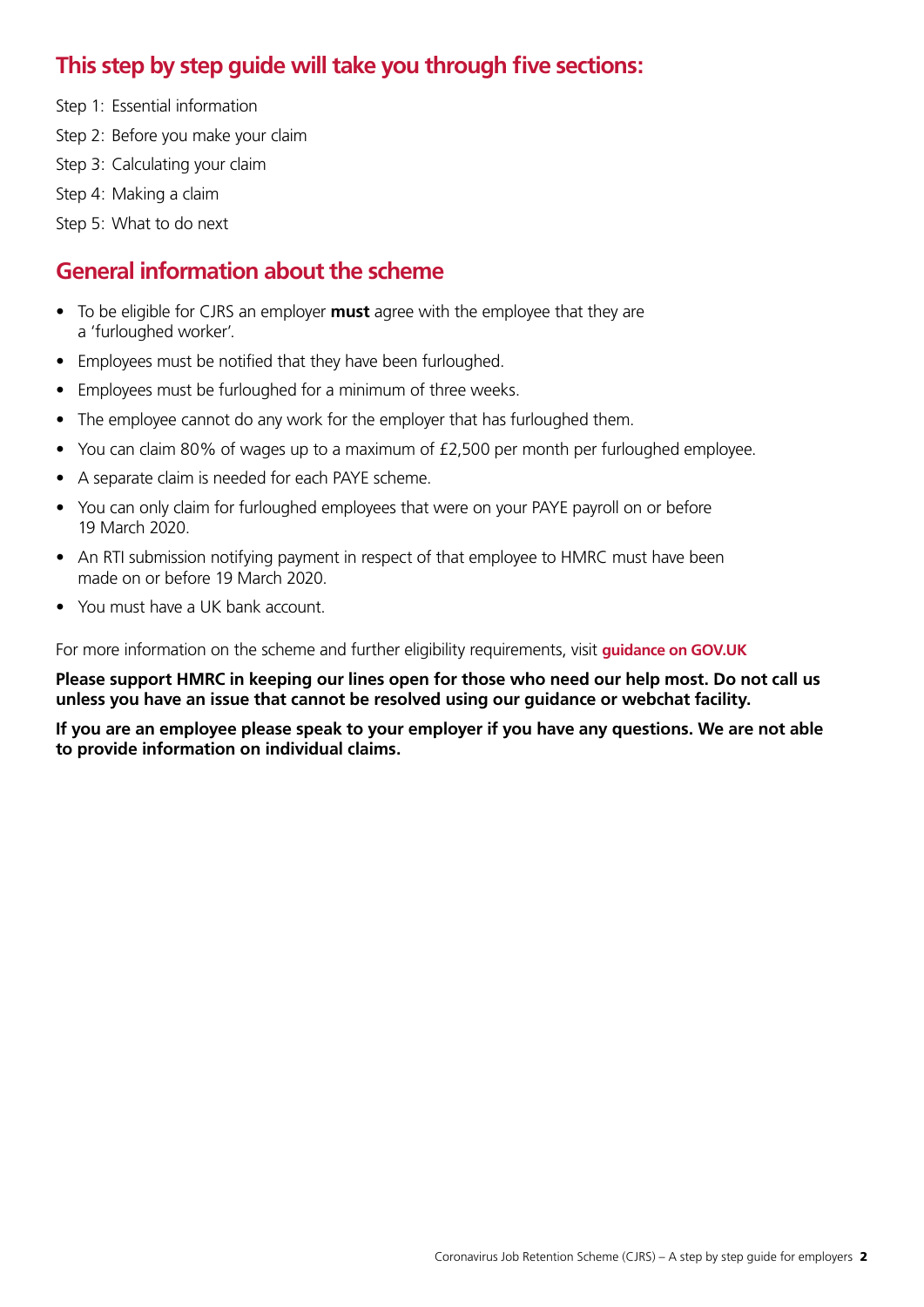You must read the **[guidance set out here](https://www.gov.uk/guidance/claim-for-wage-costs-through-the-coronavirus-job-retention-scheme)** before you proceed with your claim.

Further advice is also available in **[pre-recorded webinars on our YouTube channel](https://www.youtube.com/user/hmrcgovuk)**.

The service is designed to be simple to use. The information you will be required to provide should be details that you currently use for your payroll run. To help you get through the process as smoothly as possible, **please ensure you have all the information required in steps 2 and 3 before you make your claim online.**

It is the claimant's responsibility to ensure that the information provided in the application is accurate.

You cannot make more than one claim during a claim period – you should make your claim shortly before or during running payroll. You must claim for all employees in each period at one time as you cannot make changes to your claim.

### Step 2: Before you make your claim

#### **Getting ready to make your application**

The scheme will open on 20 April for claims. You will receive payment six working days after making an application. If you wish to receive a payment from the scheme by the end of the month, you will need to submit your claim at least six working days in advance for the money to clear into your bank account.

If you have an authorised agent, decide whether you want to make your own claim or if you want your agent to act on your behalf.

#### **Applying through an agent**

 $\overline{\mathbf{v}}$ 

If you have an agent that has authorisation to act for you on PAYE matters online, they can make a claim for CJRS on your behalf.

If an agent is making the claim for you, tell them which bank account you want the funds to be paid into.

#### **To make a claim yourself, you must gather the following information before you can proceed to step 3:**

- 1. The number of employees being furloughed
- 2. The dates employees have been furloughed to and from
- 3. Details of employees the name and National Insurance Number of each furloughed employee
- 4. Your employer PAYE scheme reference number
- 5. Your Corporation Tax Unique Taxpayer Reference, Self-Assessment Unique Taxpayer Reference or Company Registration Number as appropriate for your entity
- 6. Your UK bank account details
- 7. Your organisation's registered name
- 8. Your organisation's address

You should make sure you have this information ready before you access the system to make a claim.

**Continue to step 3**

**Continue to step 3**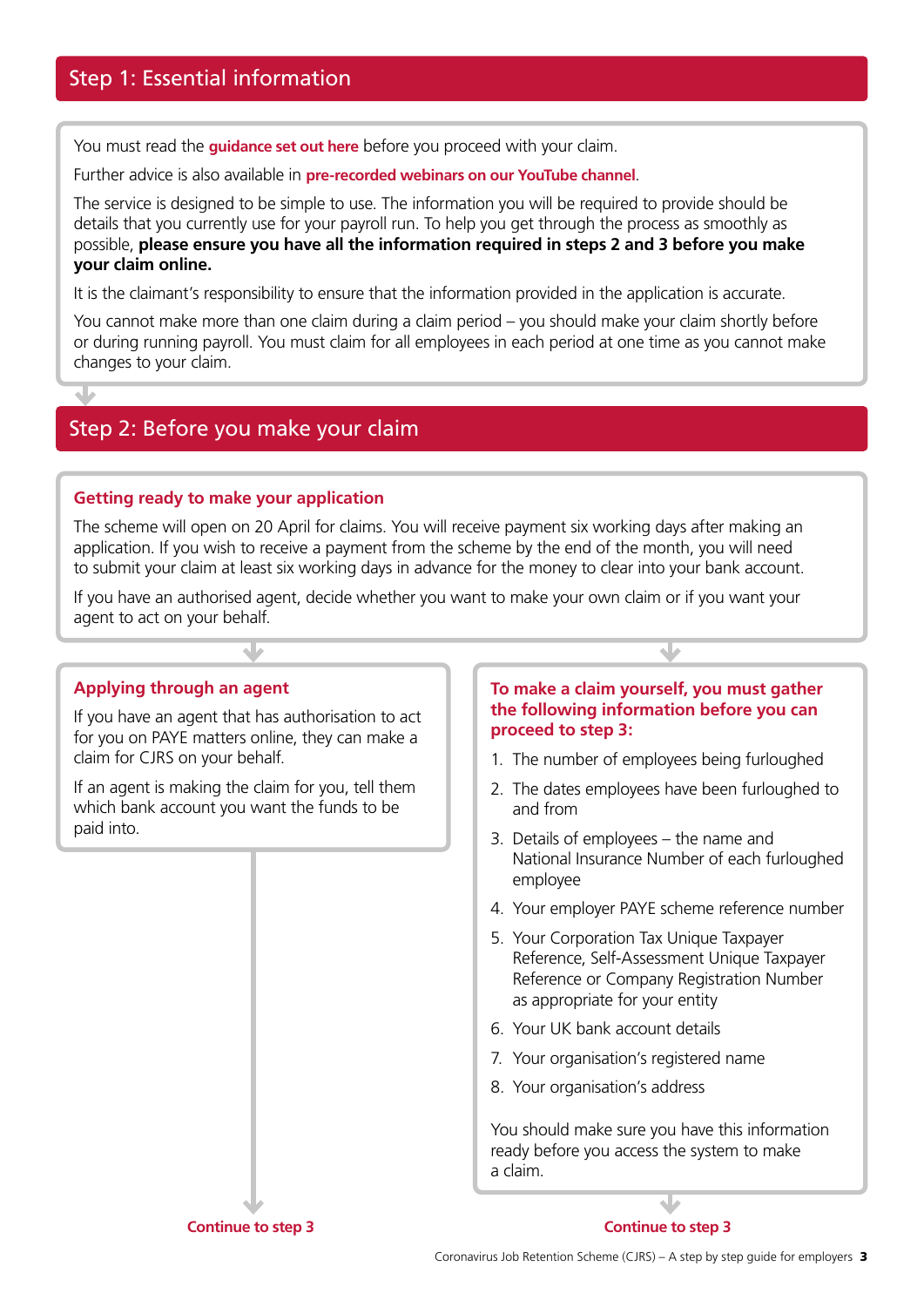For the majority of employers with full-time or part-time employees on a set salary, you will need to work out the following for the claim period:

- 1. The total amount being paid to furloughed employees (up to 80% of £2,500 a month before tax per employee)
- 2. The total employer NICs
- 3. The total employer pension contributions (up to 3%)

#### **Example calculation for an employee on a fixed salary**

An employee started work for Smith Ltd in 1997 and is paid a regular, fixed monthly salary on the last day of each month. They are also auto-enrolled into the workplace pension. The employee agreed to be placed on furlough from 21 March 2020, at 80% of their salary.

#### **A. Calculating the grant for gross pay**

The employee was paid £2,400 in gross salary for February, the last full monthly pay period before 19 March 2020.

21 March to 31 March is 11 days. So the reference salary for the part of March in which the worker is furloughed is:

£2,400 divided by 31 days in March =  $£77.42$ £77.42 multiplied by 11 days of furlough = £851.62

Smith Ltd can claim 80% of this amount, up to the 'maximum amount' for the time on furlough in March:

80% of £851.62 is £681.30

The maximum amount test is:

Monthly maximum of £2,500 divided by 31 days in March =  $£80.65$ £80.65 x 11 days of furlough = £887.15

#### **Smith Ltd claims the lower amount, £681.30, for the employee's gross pay in March.**

#### **B. Calculating the grant for employer National Insurance contributions (NIC)**

The employee's gross pay at the end of the month is made up of £1,548.40 of salary funded by Smith Ltd, for 1 to 20 March (20 days), and £681.30 of pay funded by CJRS for the remaining 11 days of March.

The employer NICs due on the total gross pay of £2,229.70 is £208.48

Step 1: £208.48 divided by 31 days in March =  $£6.73$ 

Step 2: Daily employer NIC amount of £6.73, multiplied by 11 furlough days =  $£74.03$ 

#### **Smith Ltd claims £74.03 for employer NIC's due on the employee's March pay.**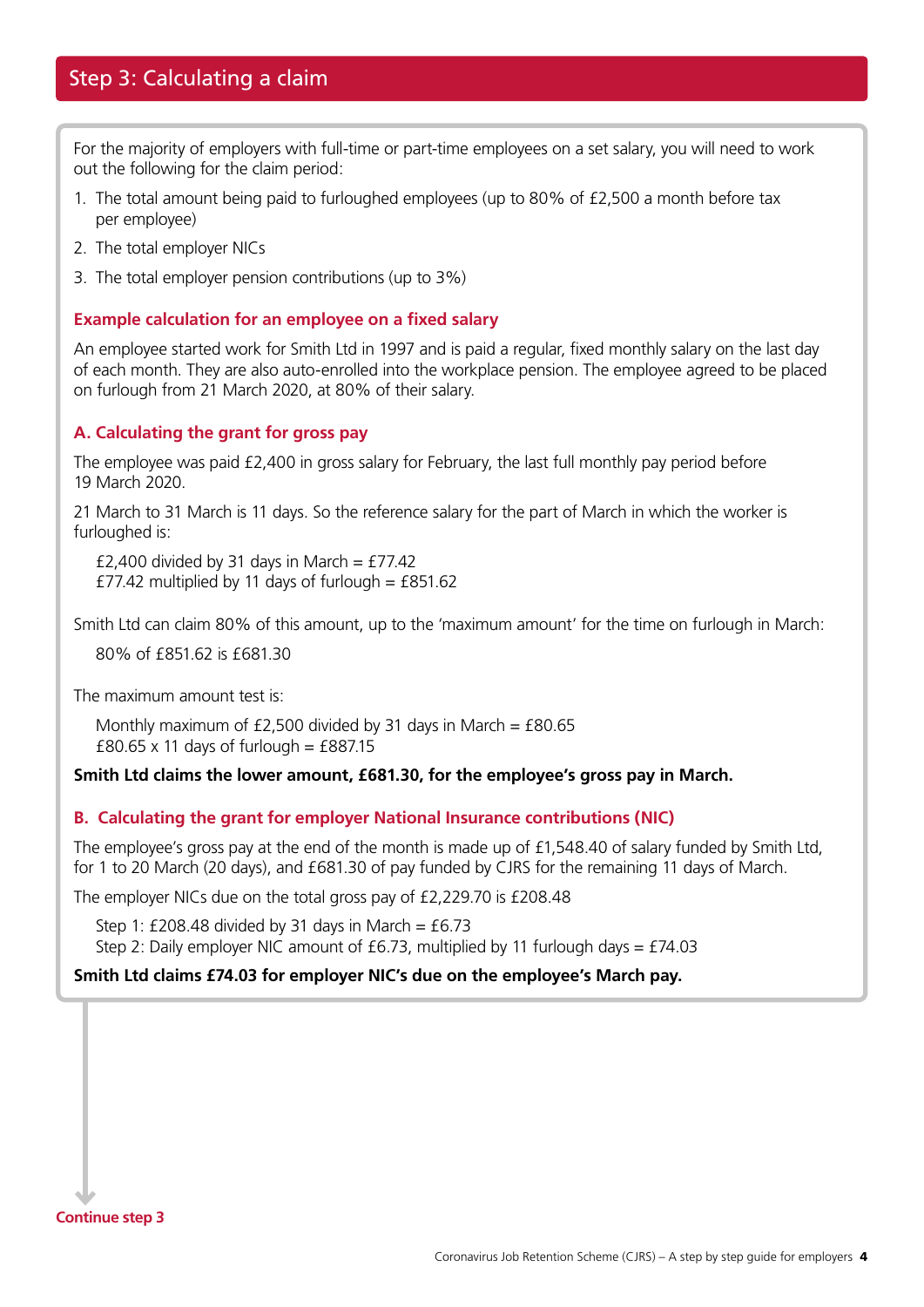#### **C. Calculating the grant for employer pension contributions**

The monthly lower level of qualifying earnings of £512 (for March 2020) is apportioned based on the number of days in the month to the qualifying furlough days:

£512 divided by  $31 = £16.52$ £16.52 multiplied by 11 days = £181.72

The minimum level of auto-enrolment pension contributions on the £867.10 furlough pay is therefore:

 $(£681.30 - £181.72) \times 3\% = £14.99$ 

This is the lower of £14.99 or the employer pension contributions due on the furlough pay under the terms of the pensions scheme.

**Smith Ltd claims £14.99 for the employer pension contributions for March.**

#### **TOTAL CLAIM FOR EMPLOYEE**

**Smith Ltd claims a total of £770.32 from the CJRS for the employee in March. This is made up of £681.30 for gross pay, £74.03 for employers NIC and £14.99 for employer pension contributions. Smith Ltd has checked that they are not claiming for more than they are going to pay out.**

For more information and further examples on more complex contracts and variable pay please **[visit the](https://www.gov.uk/guidance/work-out-80-of-your-employees-wages-to-claim-through-the-coronavirus-job-retention-scheme)  [guidance](https://www.gov.uk/guidance/work-out-80-of-your-employees-wages-to-claim-through-the-coronavirus-job-retention-scheme)**.

We will also be providing a claim calculator, when the service launches, to allow you to check your claim.

If you have an agent (including file-only agents or payroll providers), they should be able to assist with calculating your claim.

## Step 4: Making a claim

**Do not start a claim until you have gathered all the information required in steps 2 and 3.**

To access the system on GOV.UK you or your agent will need to have:

- A Government Gateway ID and password
- An active PAYE enrolment

If you do not have these, you can register for them at

#### **[HMRC services: register](https://www.gov.uk/log-in-register-hmrc-online-services/register) [PAYE Online for employers](https://www.gov.uk/paye-online/enrol)**

The application needs to be done in **one** session. There is currently no save and return option. Sessions will time out after 30 minutes of inactivity.

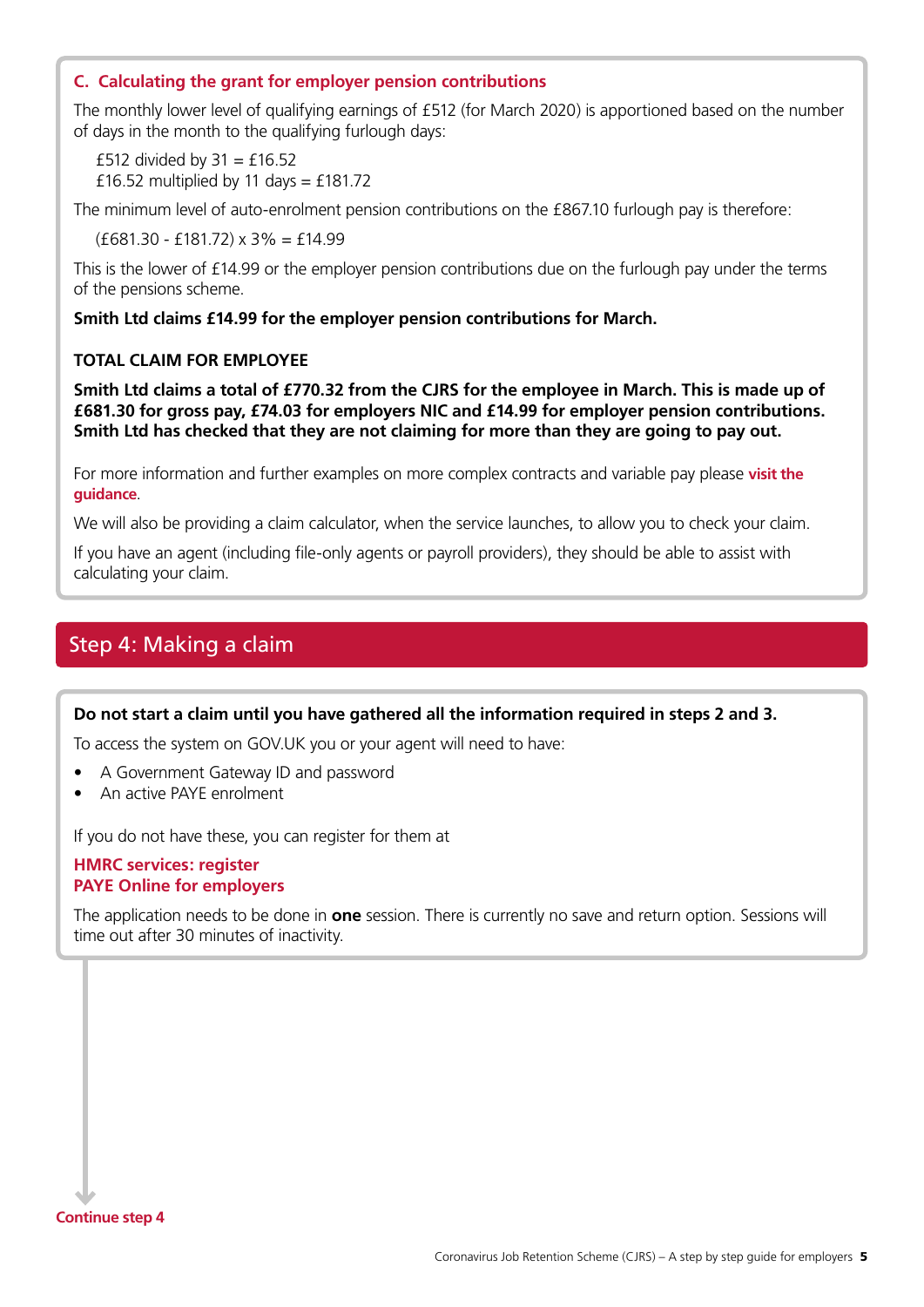#### **Now you are ready to make a claim. Go to GOV.UK to make your claim**

The service will be available for claim submissions from 20 April. You will not be able to access it before this date.

You will be taken through a series of steps in the online service. You will need to confirm that you have furloughed your employees, then you will need to input the information about your organisation which you prepared in step 2.

After this, you will need to confirm the amount of the claim – split into the total amount to be paid to furloughed employees and the total pension and national insurance contributions, that you will have prepared at step 3. Before you submit the application, you will also need to confirm your employees' details, enter your UK bank details and your address.

Once you have submitted the claim, you will see a confirmation screen where a claim reference number will be provided. Print the confirmation screen or note down the claim reference number provided – you **will not** receive an email confirmation.

If you are submitting the claim yourself, it is your responsibility to check the accuracy of your claim.

**If you are using an agent**, ask them to note down and share the calculations that form the basis for your claim and the claim reference number provided. They **will not** receive an email confirmation, but they can print the confirmation screen.

To ensure that the funds are paid as quickly as possible to you, **your agent should input your bank details** into the system, not theirs.

**If you are an employer with more than 100 employees you will need to provide more detail in your submission:**

- Claim amount per furloughed employee
- Claim period for each furloughed employee

You will also need to upload the claim information in one of the following formats:

• XLS, XLSX, CSV, ODP